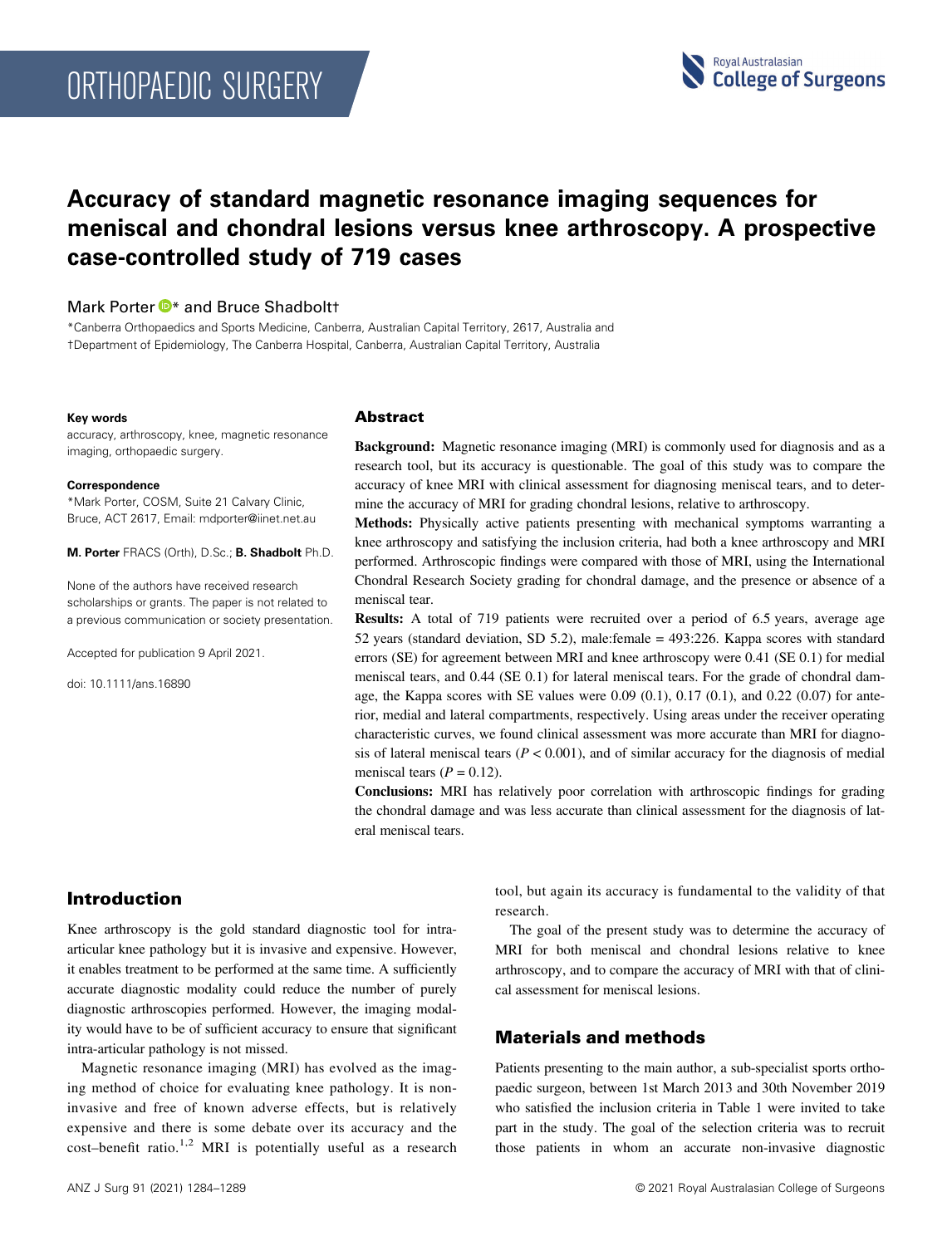Table 1 Inclusion and exclusion criteria used for patient enrolment

| Inclusion criteria                                                                                         | Exclusion criteria                                                                                                   |
|------------------------------------------------------------------------------------------------------------|----------------------------------------------------------------------------------------------------------------------|
| Symptoms preventing usual physical activities, for more than<br>6 weeks.                                   | Night-ache                                                                                                           |
| Onset of knee symptoms over a period of 3 days or less                                                     | Systemic symptoms                                                                                                    |
| Painful catching sensations, pseudo-locking                                                                | Previous knee surgery requiring ligament, meniscal or chondral surgery                                               |
| If onset was during a sports activity, able to continue the activity at<br>the time                        | Unable to undergo an MRI (claustrophobia, cochlear implant, pacemaker, other<br>reasons), or refusing to have an MRI |
| Symptoms aggravated by uneven ground, twisting and pivoting                                                | Laxity $>$ grade 2 in any plane(s)                                                                                   |
| Medically fit for a general anaesthetic                                                                    | Acute onset of locking of the knee                                                                                   |
| Knee effusion with joint line / joint surface tenderness<br>At least 18 years of age and skeletally mature | Connective tissue or rheumatologic condition                                                                         |
| Arthroscopy performed within 4 weeks of the MRI                                                            | Unwilling to undergo a knee arthroscopy                                                                              |

modality would be potentially most useful for preventing an unnecessary, purely diagnostic, knee arthroscopy.

This study was reviewed and approved by Barton Private Hospital Ethics Committee (Australian Capital Territory) and has therefore been performed in accordance with the ethical standards contained within the Declaration of Helsinki. Patient anonymity was preserved throughout.

#### Clinical assessment

All patients underwent a clinical assessment comprising patient history and physical examination. The clinical examination selection criteria are detailed in Table 1, and these criteria have been used previously.<sup>3</sup> To specifically diagnose a meniscal tear, two of the following three findings were required; (1) joint-line tenderness, (2) pain during McMurray's test, and/or (3) an effusion. Patients with these physical findings were consented to undergo a knee arthroscopy as long as medically fit to do so. If they already had, or agreed to have an MRI performed, they were asked to take part in the study.

#### MRI assessment

The MRI was performed on a 1.5T or 3T MRI machine with standard MRI sequences. The area of most severe chondral damage seen on the MRI was graded for each compartment using the validated International Cartilage Repair Society (ICRS) criteria, shown in Table  $2^{4,5}$  To diagnose a meniscal tear, this was defined as an abnormal meniscal signal extending to one of the articular surfaces on contingent slices, missing meniscal tissue, and/or a displaced fragment.<sup>6,7</sup> The images were reported on by nine separate

Table 2 International cartilage research society (ICRS) grading system for chondral damage

| Grade    | Description                                                                     |
|----------|---------------------------------------------------------------------------------|
| $\Omega$ | Normal<br>Superficial lesions (cracks or fissures), softening                   |
| 2        | Lesions <50% of the chondral thickness                                          |
| 3        | Lesions >50% of the chondral thickness, but not through the<br>subchondral bone |
|          | Lesions extend to the subchondral bone                                          |

© 2021 Royal Australasian College of Surgeons

radiologists, all fellowship trained with a sub-specialist interest in musculoskeletal MRI. The main author also reported on the images independently and before reading the MRI report. The level of agreement between the main author and the radiology reports was calculated for meniscal tears and chondral injuries. The occurrence of any other pathology, diagnosed on the MRI was recorded.

#### Surgical technique

All arthroscopies were performed by the main author under a general anaesthetic. The MRI images were not reviewed again before surgery to reduce the influence that the MRI images and/or the radiologist report may have on the surgeon's grading of chondral damage and diagnosis of a meniscal tear. The severity of the worst area of chondral damage in each of the compartments was recorded using the ICRS system as well as the presence or absence of a meniscal tear. The definition of an arthroscopic meniscal tear was a disruption of the joint surface of the meniscus into which the tip of the arthroscopic probe could be introduced, and/or a portion of the meniscus could be displaced with probing.<sup>8</sup>

#### Statistical analysis

Statistical analysis was performed using SSPS computer software (version 22; IBM).

The sensitivity, specificity and accuracy of clinical assessment and MRI, for the diagnosis of medial or lateral meniscal tears was calculated using the arthroscopy as the gold standard.

We used frequencies statistics to determine the Kappa scores and level of agreement between the MRI and arthroscopic findings, for the presence of a meniscal tear in the medial and lateral compartments.

The intrinsic accuracy of clinical assessment and MRI for diagnosing meniscal tears was expressed as the receiver operating characteristic (ROC) curve. The area under the ROC curve and z-statistic was then used to compare the accuracy of the clinical assessment with that of MRI for the diagnosis of medial and lateral meniscal tears, using dichotomous variables and a pairwise comparison.<sup>9</sup>

We used chi-squared tests to determine the Kappa scores and level of agreement between the MRI and the arthroscopic findings,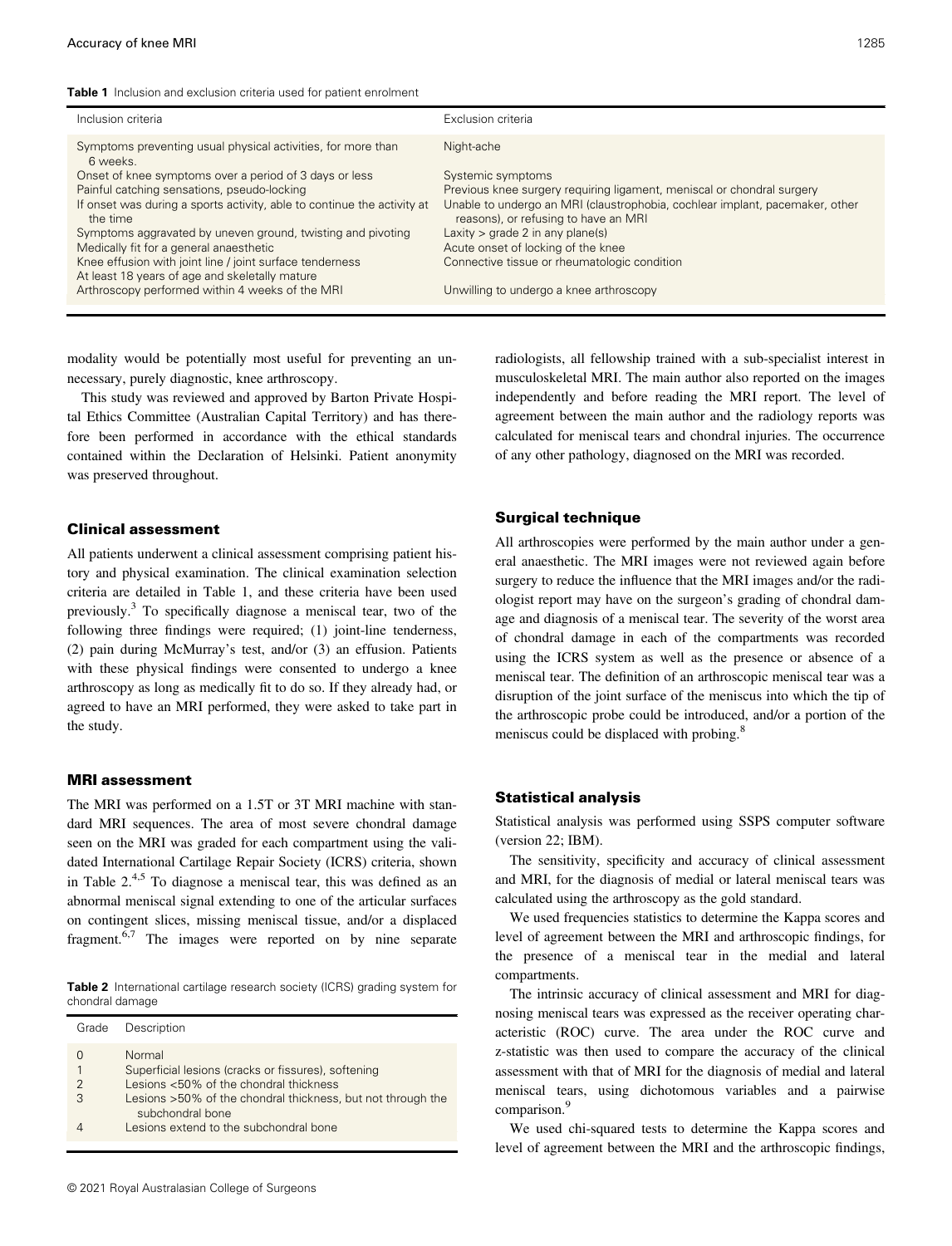Assessed for eligibility (all knee arthroscopies)  $N = 1636$ Age 38.6 (7.9), male: female = 956:680



Satisfied study criteria,  $N = 719$ Mean age = 52.5 (SD 5.5), male: female = 493:226 Data complete for all 719 patients

for the ICRS grade of chondral damage in each of the three compartments of the knee.

The level of agreement between the orthopaedic surgeon and the radiology reports was calculated using the Cohen's Kappa score, for chondral damage and meniscal tears.

## Results

During the period first March 2013 and 30th November 2019, 719 patients were enrolled in the study. Figure 1 summarizes patient enrolment data. Seven patients refused to have an MRI performed, but no patients with complete data refused to take part in the study. There were no patients in whom the MRI diagnosed unexpected pathology or altered the treatment plan.

#### Statistical analysis

The Cohen's Kappa score for the interobserver agreement between the orthopaedic surgeon and radiology report was found to be 0.79  $(P = 0.008)$  for meniscal tears and 0.78 for chondral damage  $(P = 0.008)$ .

The sensitivity, specificity, accuracy, positive predictive value (PPV), negative predictive value (NPV) and ROC of clinical assessment and MRI for the diagnosis of meniscal tears are shown in Table 3. For medial meniscal tears clinical assessment had greater specificity ( $P = 0.03$ ) and PPV ( $P = 0.02$ ), than MRI, while for lateral meniscal tears it had greater specificity ( $P = 0.002$ ), PPV  $(P < 0.001)$  and accuracy  $(P < 0.001)$ .

The level of agreement between the MRI and arthroscopic findings for the presence of a tear in the medial or lateral meniscus was moderate, with Kappa scores of 0.44 (SE 0.1) and 0.41 (SE 0.1), respectively.<sup>10</sup>

The level of agreement between the MRI and the arthroscopic findings for the ICRS grade of chondral damage the anterior, medial and lateral compartments was slight to fair.<sup>10</sup> The Kappa scores were 0.09(SE 0.06), 0.17 (SE0.06) and 0.22 (SE 0.07) respectively.

Excluded,  $N = 917$ Trauma/ locking - 760 Grade 3 ligament laxity - 77 Previous knee surgery - 65 Refused MRI - 7 Claustrophobia - 3 Cochlear implant - 3 Pacemaker - 2

#### ROC comparisons

Diagnostic accuracy of MRI versus clinical assessment for meniscal tear was determined using arthroscopy as the gold standard and the area under the curve (AUC) of the ROC curve.

Clinical assessment was more accurate than MRI for diagnosis of lateral meniscal tears ( $P < 0.001$ ), while for medial meniscal tears there was no difference  $(P = 0.12)$ .

#### Sample size calculation

A *post hoc* power analysis was performed. Taking an  $\alpha$  value of 0.05 (Type I error), a β value (Type II error) of 0.20, with AUC values of 0.84 and 0.61, and a correlation value of 0.4, the number of negative cases required is 132, and number of positive cases is 333, with total sample size of 465. Therefore, the study was adequately powered to compare the accuracy of clinical assessment with that of MRI using knee arthroscopy as the gold standard.

# **Discussion**

In those patients satisfying the inclusion criteria used in this study, we found that clinical examination was as accurate as MRI for the diagnosis of medial meniscal tears, and more accurate for the diagnosis of lateral meniscal tears. Using Koch's criteria, the accuracy of MRI in the diagnosis of chondral damage was slight to fair, and for meniscal tears it was moderate.<sup>10</sup> The NPV of MRI for medial and lateral meniscal tears was 87% and 85.8%, respectively. Therefore, close to 15% of patients who had normal-appearing menisci on MRI had a meniscal tear at arthroscopy. The PPV of MRI for medial and lateral meniscal tears was 95.6% and 60.9%, respectively. Therefore, up to 40% of patients diagnosed with a meniscal tear on MRI, had no meniscal tear. MRI had a higher chance of false-positive diagnoses than false-negative diagnoses, for meniscal tears.

Knee arthroscopy is commonly used to diagnose and treat intraarticular knee pathology but it is invasive and relatively expensive. An accurate non-invasive imaging modality could reduce the use of knee arthroscopy for diagnosis. The accuracy of MRI for the diagnosis of meniscal tears has been reported to be 80–96% in other

Fig 1. Flow chart summarizing patient recruitment process for the study.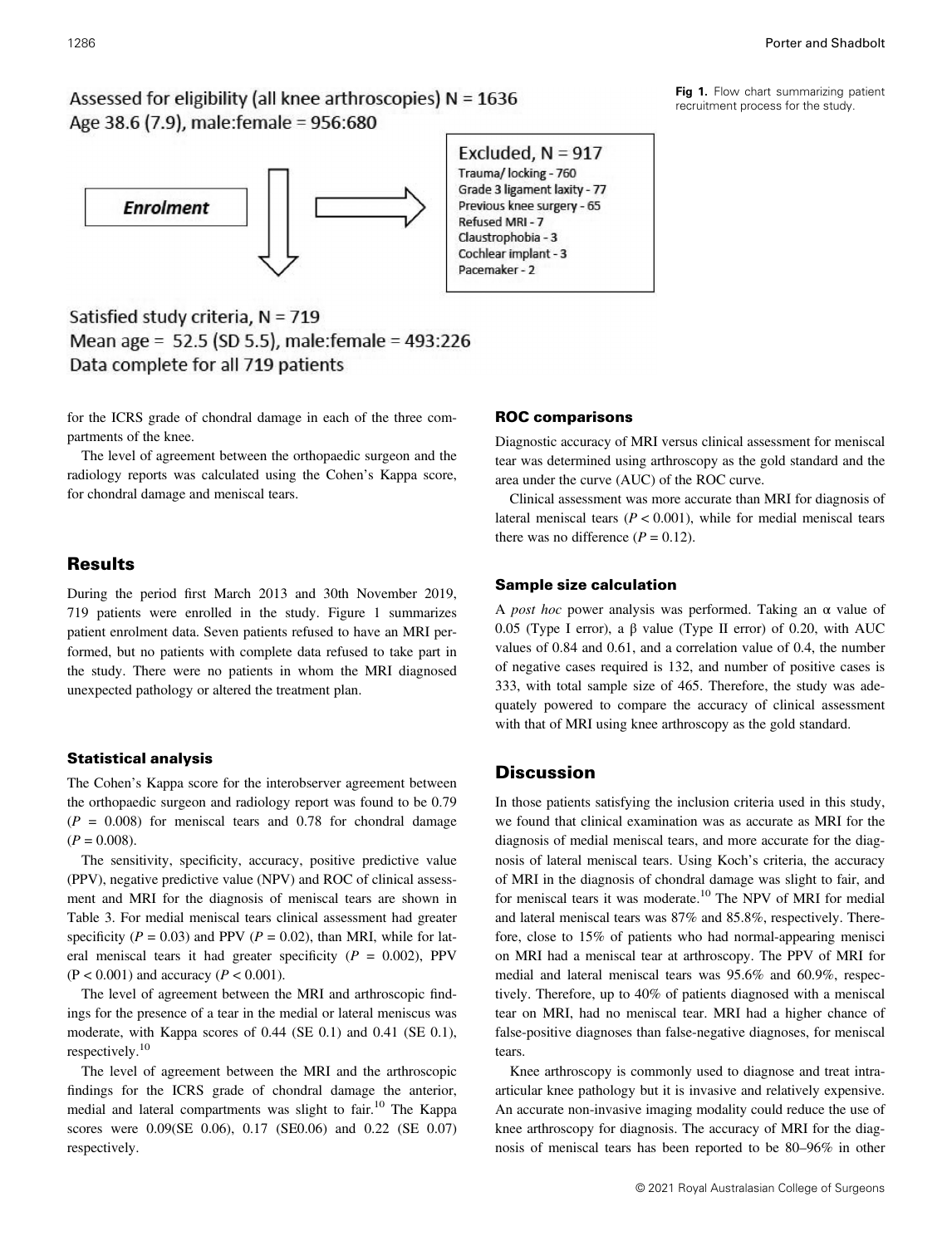Table 3 The sensitivity, specificity, accuracy, PPV, NPV and ROC for clinical assessment and MRI in the diagnosis of meniscal tears. Range in parentheses

| Medial meniscal tears                                                                                                                                | Clinical assessment                                                              | <b>MRI</b>                                                                          | $P$ value                                    |  |
|------------------------------------------------------------------------------------------------------------------------------------------------------|----------------------------------------------------------------------------------|-------------------------------------------------------------------------------------|----------------------------------------------|--|
| Sensitivity<br>Specificity<br>Accuracy<br><b>PPV</b>                                                                                                 | 86.1% (82.3-89.3)<br>99.4% (97.8-99.9)<br>92.1% (89.9-93.9)<br>99.4% (97.7-99.8) | 88.3% (84.8-91.3)<br>95.1% (92.1-97.1)<br>91.4% (89.1-93.3)<br>95.6% (93.1-97.2)    | 0.15<br>$0.03*$<br>0.77<br>$0.02*$           |  |
| <b>NPV</b><br>ROC AUC<br>Lateral meniscal tears                                                                                                      | 85.4% (82.1-88.2)<br>0.86 (SE 0.09)<br>80.2% (74.9-84.9)                         | 87.0% (83.6-89.8)<br>$0.84$ (SE $0.05$ )                                            | 0.65<br>0.02 (SE 0.02) 0.33                  |  |
| Sensitivity<br>Specificity<br>Accuracy<br><b>PPV</b>                                                                                                 | 98.9% (97.5-99.6)<br>92.1% (89.9-93.9)<br>97.7% (94.6–99.0)                      | 79.8% (74.5-84.5)<br>70.4% (66.0-74.6)<br>73.8% (70.5-77.0)<br>$60.9\%$ (57.1–64.5) | 0.84<br>$0.002*$<br>$< 0.001*$<br>$< 0.001*$ |  |
| <b>NPV</b><br>ROC AUC                                                                                                                                | 89.7% (87.2-91.7)<br>0.84 (SE 0.08)                                              | 85.8% (82.5-88.6)<br>$0.61$ (SE $0.14$ )                                            | 0.09<br>$0.23$ (SE 0.09) < 0.001*            |  |
| NPV, negative predictive value; PPV, positive predictive value, ROC AUC, receiver operating characteristic area under the curve; SE, standard error. |                                                                                  |                                                                                     |                                              |  |

\*Statistically significant.

studies, but this depends upon the specific MRI protocols used.<sup>11-16</sup> Although these figures may appear impressive, clinical assessment has similar levels of accuracy at a fraction of the cost.<sup>14,17</sup> Our study had similar findings.

Any imaging modality that is less than 100% accurate will not obviate the need to perform a knee arthroscopy in patients with significant persistent symptoms. Using the "two-slice rule" the specificity of MRI in the current study was found to be 95.1% and 70.4% for medial and lateral meniscal tears, respectively, and therefore still unable to replace knee arthroscopy as the gold standard.<sup>6</sup> A systematic review by Crawford et al. came to similar conclusions.18

In those patients with minimal or no symptoms, or if their symptoms resolve, it would be unethical and unnecessary to perform a knee arthroscopy, and therefore impossible to determine the accuracy of knee MRI in this setting.

There were seven patients in our study who declined to have an MRI performed and were excluded from the study. This equates to less than 1% of those patients who presented with mechanical symptoms for which an arthroscopy was recommended. This small percentage of patients is unlikely to influence the study outcomes.

The accuracy of MRIs has a significant influence on the validity of research. There is evidence to support the relatively common finding of MRI diagnosed meniscal "tears" in symptom-free patients.<sup>1,19</sup> Between 6% and 56% of asymptomatic patients have MRI evidence of a meniscal tear, with the prevalence increasing with age and being higher in males.<sup>11</sup> These MRI findings may be false-positive "MRI findings" in normal menisci. The dilemma remains, are these false-positives or symptom-free true positives? Research needs to distinguish between MRI diagnoses and arthroscopically proven diagnoses. These false-positive MRI diagnoses will favour any non-operative treatment for meniscal tears being studied.

Researchers have attempted to distinguish between traumatic and degenerative meniscal tears. Wesdrop et al. have shown that this classification is flawed and meniscal tears are likely to be on a continuum.<sup>20</sup> There are no validated criteria for identifying symptomatic meniscal tears on MRI.<sup>2</sup> The natural history and best management will depend upon the specific nature of the tear and the physical activity that the patient wishes to take part in, as well as the symptomatology, and clinical signs, with MRI having a lesser role.

The accuracy of MRI for the diagnosis of chondral lesions has also been reported in other studies. Relative to arthroscopic findings Von Engelhardt et al. found kappa scores of 0.32–0.62, or fair to moderate, using Landis and Koch criteria. $2<sup>1</sup>$  In the present study, the diagnostic accuracy of was less than this, being slight to fair. The difference may reflect the inclusion criteria used in the two studies and MRI parameters. In patients with degenerative joint disease the final decision with regard to treatment, osteotomies or arthroplasty, is determined by the distribution and severity of the patient's symptoms and arthroscopic findings, rather than the MRI grading of the severity of chondral damage. Friemert et al. found that MRI was unable to replace arthroscopy in the diagnosis of chondral lesion of the knee in their prospective study. $^{22}$ 

There are a number of factors affecting the accuracy of MRI examinations and reports, including the radiologist's experience, the technical properties of the MRI equipment, the available MRI modalities and specific protocols. Accuracy rates of greater than 90% have been reported for MRIs in studies using radiologists specializing in MRI of the knee.<sup>6,22,23</sup> In our study, all nine reporting radiologists were MRI subspecialist and the use of more than one radiologist reflects what occurs in clinical practice. The level of agreement between the orthopaedic surgeon and the radiologists as group was substantial, with Kappa scores of 0.79 for meniscal tears and 0.78 for chondral damage ( $P = 0.008$ ), where 0.8 is defined as close to perfect. This suggests a very high level of agreement, and similar to that found between specialist MRI radiologists.<sup>10,24</sup> The MRI machines used in the present study were either 1.5T or 3.0T and research has found these machines and sequences to have similar accuracy. <sup>15,25-27</sup> The use of standard MRI sequences was performed to reflect customary clinical practice, and the results may not be applicable to more cartilage-specific sequences.

Although MRI is associated with high sensitivity and specificity, and is free of significant risks, the question is whether or not they offer value. Research has found that rather than reducing costs, the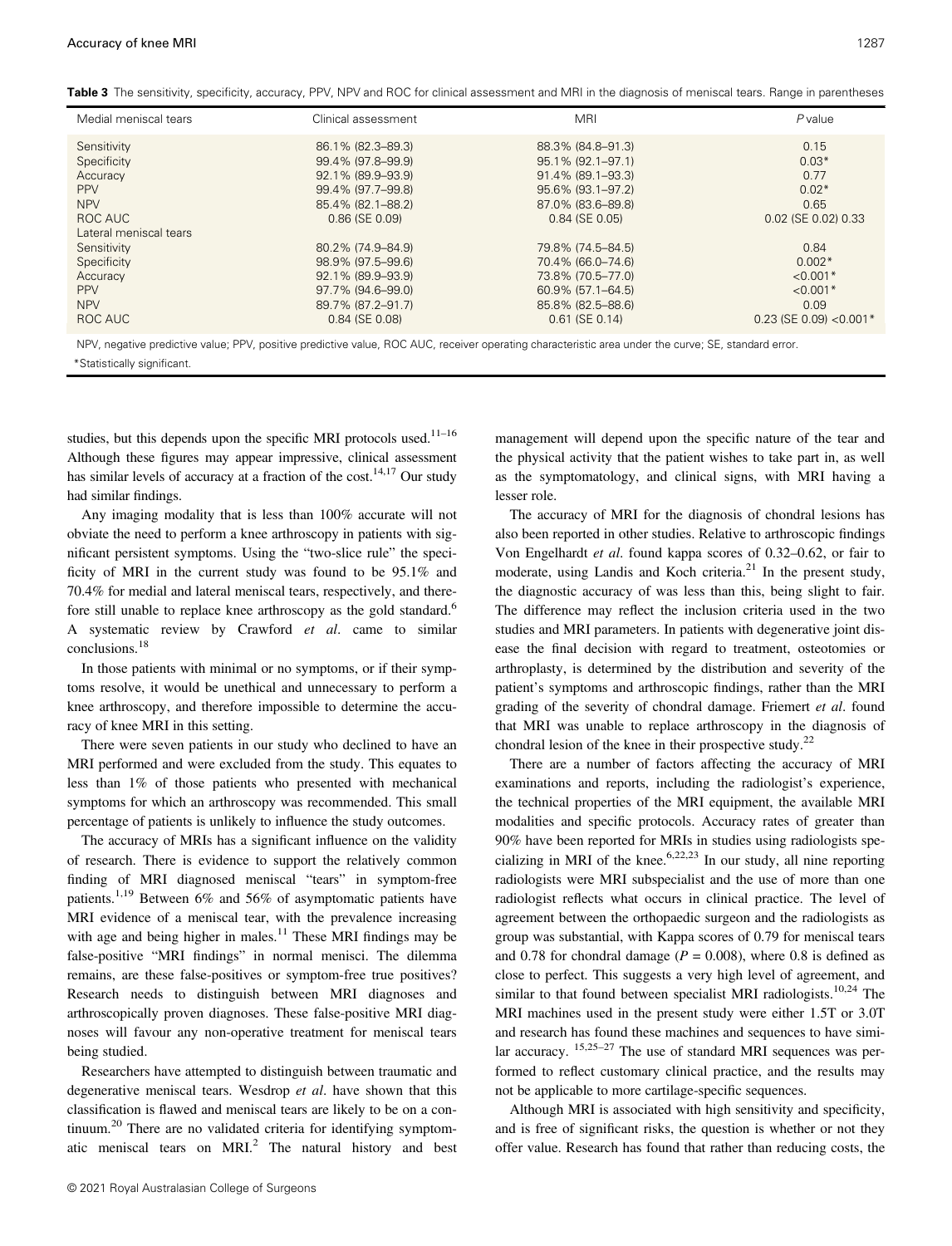use of MRI can result in an increased number of knee arthroscopies.4,28 This may be explained by the relatively high number of false-positive diagnoses of meniscal tears, as found in our study.

Previous research has questioned the over-use of knee MRIs in practice, and suggested that the percentage of useful MRIs varies from 18% to 91%, depending upon the clinical presentation.<sup>29</sup> In the study performed by Ben-Galim et al., 32% of knees with MRI reports suggesting abnormalities were normal at arthroscopy, and 5% had minimal chondral damage that did not warrant treatment. In 7% patients, there was no correlation between MRI findings and arthroscopic results. The MRI was regarded as misleading in 41%. There was an overall 65% rate of false positives for medial meniscal tears.<sup>30</sup> Krakowski *et al.* evaluated the diagnostic accuracy of physical examination and MRI in knee injuries.<sup>17</sup> Like us, they also reported that MRI was no more accurate than physical assessment of the knee, for the diagnosis of meniscal tears, medial or lateral. Avoiding the use of MRIs in those patients satisfying the inclusion criteria of this study represents a potentially large saving in health care expenditure.

A weakness of the study was that the surgeon could not be blinded with regard to the MRI diagnoses, but the images were not reviewed again prior to surgery. All patients had been referred to a sub-specialist sports orthopaedic surgeon and results may not be applicable to patients presenting to less subspecialized practitioners.

## Conclusions

Clinical assessment was as accurate as MRI for the diagnosis of medial meniscal tears and was more accurate for lateral meniscal tears. MRI was relatively inaccurate for grading chondral lesions. The expense associated with performing an MRI is not warranted in the management of the patients satisfying the inclusion criteria of the study. The limited accuracy of MRI and frequency of false-positive diagnoses of meniscal tears needs to be taken into account when interpreting research. MRI may be most useful only in those patients with atypical clinical presentation or for operative planning.

# Conflicts of Interest

None declared.

# Author contributions

Mark Porter: Conceptualization; data curation; investigation; methodology; project administration; resources; validation; writingoriginal draft; writing-review & editing. Bruce Shadbolt: Conceptualization; data curation; formal analysis; project administration; software; validation; writing-review & editing.

# References

1. Boks SS, Vroegindeweij D, Koes BW et al. Magnetic resonance imaging abnormalities in symptomatic and contralateral knees: prevalence and associations with traumatic history in general practice. Am J Sport Med 2006; 34: 1984–91.

- 2. Vande Berg BC, Poilvache P, Duchateau F et al. Lesions of the menisci of the knee: value of MRI imaging criteria for recognition of unstable lesions. AJR Am J Roentegenol 2001; 176: 771–6.
- 3. Galli M, Ciriello V, Menghi A, Aulisa AG, Rabini A, Marzetti E. Joint line tenderness and McMurray's tests for detection of meniscal lesions: what is their real diagnostic value? Arch. Phys. Med. Rehabil. 2013; 94: 1126–31.
- 4. Brittberg M, Winalski CS. Evaluation of cartilage injuries and repair. J. Bone Joint Surg. Am. 2003; 85(Suppl-2): 58–69.
- 5. Smith GD, Taylor J, Almqvist KF et al. Arthroscopic assessment of cartilage repair: a validation study of 2 scoring systems. Arthroscopy 2005; 21: 1462–7.
- 6. De Smet AA, Tuite MJ. Use of the "two slice touch" rule for the MRI diagnosis of meniscal tears. AJR Am. J. Roentgenol. 2006; 187: 911–4.
- 7. Milewski MD, Sanders TG, Miller MD. MRI-arthroscopy correlation: the knee. J Bone Joint Surg. Am. 2011; 93: 1735–45.
- 8. Antinolfi P, Cristiani R, Manfreda F et al. Relationship between clinical, MRI, and arthroscopic findings: a guide to correct diagnosis of meniscal tears. Joints 2017; 5: 164-7.
- 9. Hanley JA, McNeil BJ. A method comparing areas under receiver operating characteristic curves defined from the same cases. Radiology 1983; 148: 839–43.
- 10. Koch G, Landis JR. The measurement of observer agreement for categorical data. Biometrics 1977; 3: 159–74.
- 11. Englund M, Guermazi A, Gale D et al. Incidental meniscal findings on knee MRI in middle-age and elderly patients. N. Engl. J. Med. 2008; 359: 1108–15.
- 12. Ercin E, Ibrahim K, Cetinus EM et al. History, clinical findings, magnetic resonance imaging and arthroscopic correlation in meniscal lesions. Knee Surg. Sports Traumatol. Arthrosc. 2012; 20: 851–6.
- 13. Fox MG. MR imaging of the meniscus: review, current trends, and clinical implications.. Radiol. Clin. North Am. 2007; 45: 1033–53.
- 14. Kocabey Y, Tetik O, Isbell WM, Atayh OA et al. The value of clinical examination versus magnetic resonance imaging in the diagnosis of meniscal tears and anterior cruciate ligament rupture. Arthroscopy 2004; 20: 696–700.
- 15. Phelan N, Rowland P, Galvin R, O'Byrne J. A systematic review and meta-analysis of the diagnostic accuracy of MRI for suspected ACL and meniscal tears of the knee. Knee Surg. Sports Traumatol. Arthrosc. 2016; 24: 1525–39.
- 16. Wang W, Li Z, Peng H et al. Accuracy of MRI diagnosis of meniscal tears of the knee: a meta-analysis and systematic review. J. Knee Surg. 2019; 34: 121–29.
- 17. Krakowski P, Nogalski A, Jurkiewicz A. Comparison of diagnostic accurary of physical examination and MRI in the most common knee injurie. Applied Sciences 2019; 9: 4102.
- 18. Crawford R, Walley G, Bridgman S, Maffulli N. Magentic resonance imaging versus arthroscopy in the diagnosis of knee pathology, concentrating on meniscal lesions and ACL tears: a systematic review. Br. Med. Bull. 2007; 84: 5–23.
- 19. Zanetti M, Pfirrmann S et al. Patients with suspected meniscal tears: prevalence of abnormalities seen on MRI of 100 symptomatic and 100 contralateral asymptomatic knees. AJR Am J Roetgenol 2003; 181: 635-41.
- 20. Wesdorp MA, Eijgenraam SM, Meuffels DE et al. Traumatic meniscal tears are associated with meniscal degeneration. Am. J. Sports Med. 2020; 48: 2345–52.
- 21. Von Engelhardt LV, Lahner M, Klussmann A et al. Arthroscopy vs. MRI for a detailed assessment of cartilage disease in osteoarthritis: diagnostic value of MRI in clinical practice. BMC Musculoskeletal Disorders 2010; 11. Article 75.
- 22. Friemert B, Oberland Y, Danz B et al. Diagnosis of chondral lesions of the knee joint: can MRI replace arthroscopy? A prospective study. Knee Surg. Sports Traumatol. Arthrosc. 2004; 12: 58–64.